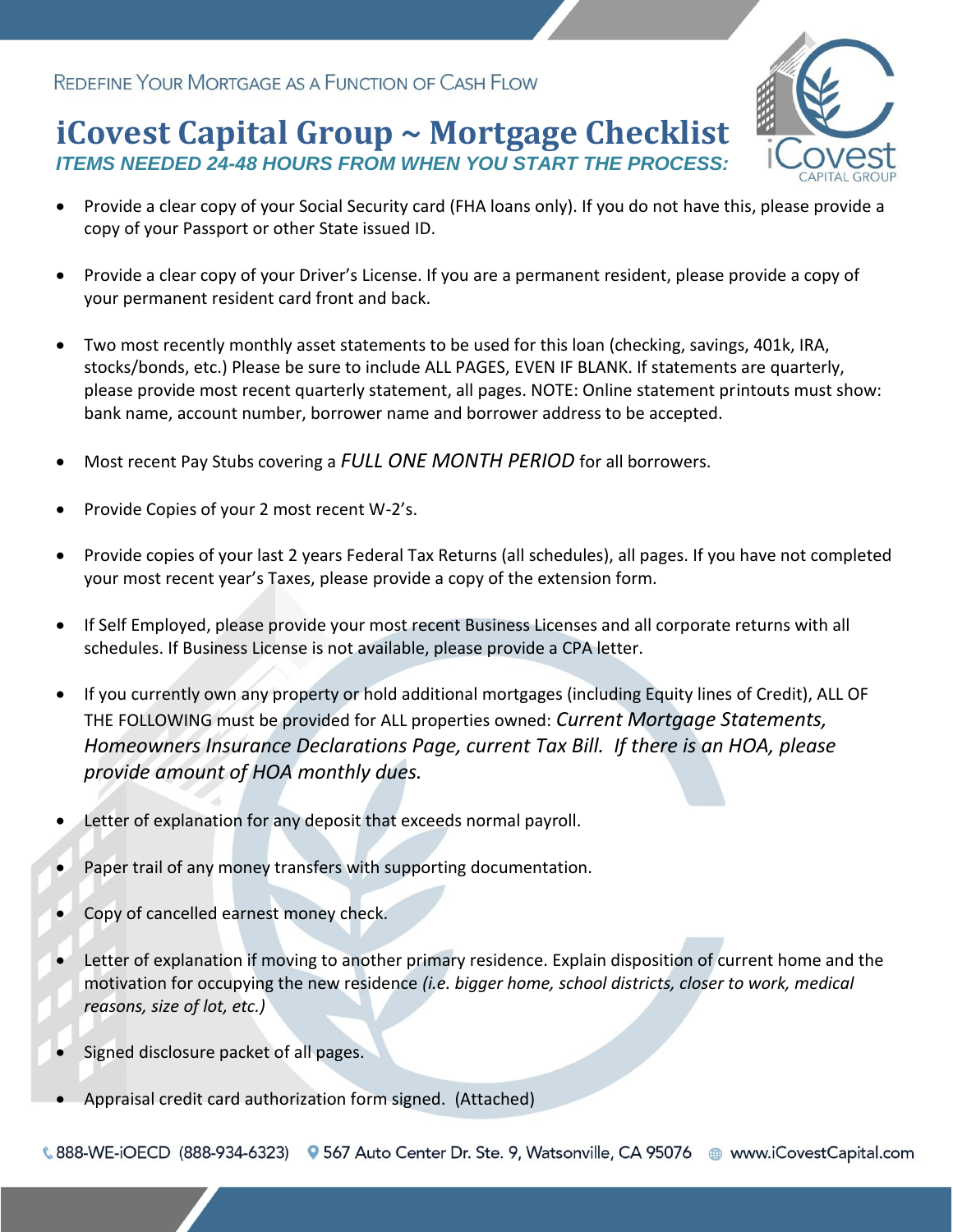# **ORGANIZE YOUR DOCUMENTS**

In our efforts to make the [loan approval](http://www.choicefinance.net/tools/pre-approval.html) process as easy as possible, we've created the following checklist that outlines the documentation you will need to provide with your loan application. We may need additional information that is not part of this list. These items will be required so iCovest Capital Group may lock-in the best [interest rate](http://www.choicefinance.net/mortgage-rate.htm) and program for you.

### **DOCUMENTS REQUIRED**

| Credit card or check for: 3 Bureau Mortgage Credit Report \$35.00, Appraisal \$600-\$750<br>(depending on property)                                                                                                     |
|-------------------------------------------------------------------------------------------------------------------------------------------------------------------------------------------------------------------------|
| If employed, contact person and phone # for verification of employment for past 2 years.                                                                                                                                |
| Homeowner's insurance contact person, phone $#$ , and policy $#$                                                                                                                                                        |
| Homeowner's Association / Condo Management Company name, phone #, and contact person<br>(if applicable)                                                                                                                 |
| Front and back copy of Driver's license                                                                                                                                                                                 |
| Entire signed <i>LOAN Application</i> and/or <i>Capital Needs Analysis</i>                                                                                                                                              |
| Unless your Loan Officer has specifically told you otherwise, you will also need to provide the<br>following <i>income</i> and <b>asset</b> information.                                                                |
| 2 most recent consecutive pay-stubs for each borrower                                                                                                                                                                   |
| 2018 and 2019 W-2's for each borrower                                                                                                                                                                                   |
| 2018 and 2019 tax returns--ALL PAGES; personal (if self-employed or 100%<br>commissioned employee) and corporate (if >25% owner of company)                                                                             |
| Asset account statements (savings, retirement, stocks, checking, etc.)<br>for 2 most recent months--ALL PAGES, no internet printouts                                                                                    |
| Current lease(s) on all rental properties                                                                                                                                                                               |
| The following items will be needed if you are <b>PURCHASING</b> a home.                                                                                                                                                 |
| Ratified contract and multiple listing print-out (Realtor will have)                                                                                                                                                    |
| Canceled earnest money deposit check (front and back); or bank statement evidencing payment<br>of earnest money deposit.                                                                                                |
| Sales contract on present home or settlement statement from sale of previous home if proceeds are<br>needed for this transaction for either; money at settlement or to show as assets.                                  |
| If currently renting, past and/or present monthly residence expenses; include contact person (landlord)<br>and phone #, and complete mailing address for past 2 years.                                                  |
| Gift letter (provided by Loan Officer) signed by donor and evidence of donor's ability to give funds<br>(Have donor write a "Cashier's Check"); copy of check (front & back) and then copy of deposit of<br>gift funds. |

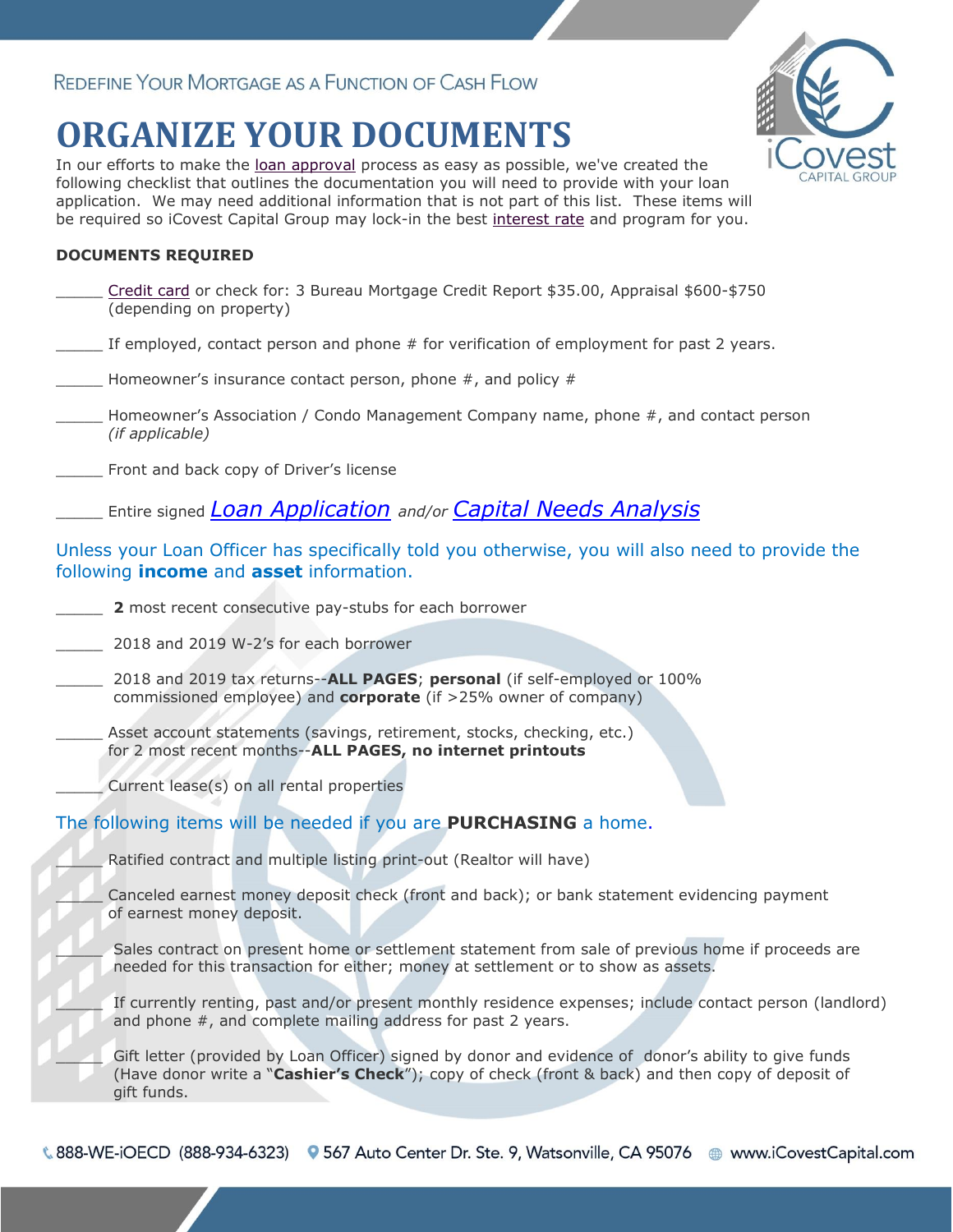## The following items will be needed if you are **REFINANCING** a home.

\_\_\_\_\_ Current mortgage statement(s)

**Letter** Owner's Title Insurance Policy

Copy of Note and Line Agreement of existing 2nd lien/ [home equity loan](http://www.choicefinance.net/home-equity-loan.htm) if you will be subordinating it.

## If applying for a new **Line of Credit/ [Home Equity/](http://www.choicefinance.net/home-equity-loan.htm) 2nd Mortgage only:**

\_\_\_\_\_ Provide copy of Note of existing 1st mortgage

#### **THANK YOU**

iCovest Capital Group

# **GET A HEAD-START**

Attached below is the Questionnaire your Loan Officer will be sending you. Please feel free to print this email so you may get started. Your help in expediting this process is greatly appreciated by your Loan Officer and iCovest Capital Group!

**\*How did you find iCovest Capital Group? \_\_\_\_\_\_\_\_\_** If referred, who referred you? **\_\_\_\_\_\_\_\_\_**

#### **\*I want the Lender to escrow my taxes and insurance**. YES/ NO

*The Lender selected will escrow for your taxes and insurance with most loans. There is typically a fee for paying these on your own and not escrowing.*

|                                                                                                                                                                                                                                                                                                                                                                                                                        | *Verify Employment; who do we contact? $\frac{1}{\text{p} + \text{p}}$ Phone $\frac{\text{p}}{\text{p}}$ Phone $\frac{\text{p}}{\text{p}}$ |               |  |
|------------------------------------------------------------------------------------------------------------------------------------------------------------------------------------------------------------------------------------------------------------------------------------------------------------------------------------------------------------------------------------------------------------------------|--------------------------------------------------------------------------------------------------------------------------------------------|---------------|--|
| *Settlement Company Contact Contact Phone #<br>If no company is selected above, iCovest Capital Group will select settlement company.                                                                                                                                                                                                                                                                                  |                                                                                                                                            |               |  |
|                                                                                                                                                                                                                                                                                                                                                                                                                        |                                                                                                                                            |               |  |
| monthly condo fee \$                                                                                                                                                                                                                                                                                                                                                                                                   |                                                                                                                                            |               |  |
| *Home Owner's Association Contact                                                                                                                                                                                                                                                                                                                                                                                      |                                                                                                                                            |               |  |
| *Current Lender (Refinance)                                                                                                                                                                                                                                                                                                                                                                                            |                                                                                                                                            |               |  |
| Mortgage Lender 2                                                                                                                                                                                                                                                                                                                                                                                                      |                                                                                                                                            |               |  |
| Please PAYOFF & CLOSE OR SUBORDINATE / DO NOT CLOSE my 2nd lien (CIRCLE ONE).<br>ANY OTHER OPEN LIENS ON PROPERTY? i.e. Home Equity, Debt Consolidation, Home Improvement, Tax Smart<br>Loan: New York Processing Contract of the Contract of the Contract of the Contract of the Contract of the Contract of the Contract of the Contract of the Contract of the Contract of the Contract of the Contract of the Cont |                                                                                                                                            |               |  |
|                                                                                                                                                                                                                                                                                                                                                                                                                        |                                                                                                                                            |               |  |
| *Email Address __________                                                                                                                                                                                                                                                                                                                                                                                              |                                                                                                                                            |               |  |
| (borrower)                                                                                                                                                                                                                                                                                                                                                                                                             |                                                                                                                                            | (co-borrower) |  |
| € 888-WE-iOECD (888-934-6323) © 567 Auto Center Dr. Ste. 9, Watsonville, CA 95076 @ www.iCovestCapital.com                                                                                                                                                                                                                                                                                                             |                                                                                                                                            |               |  |